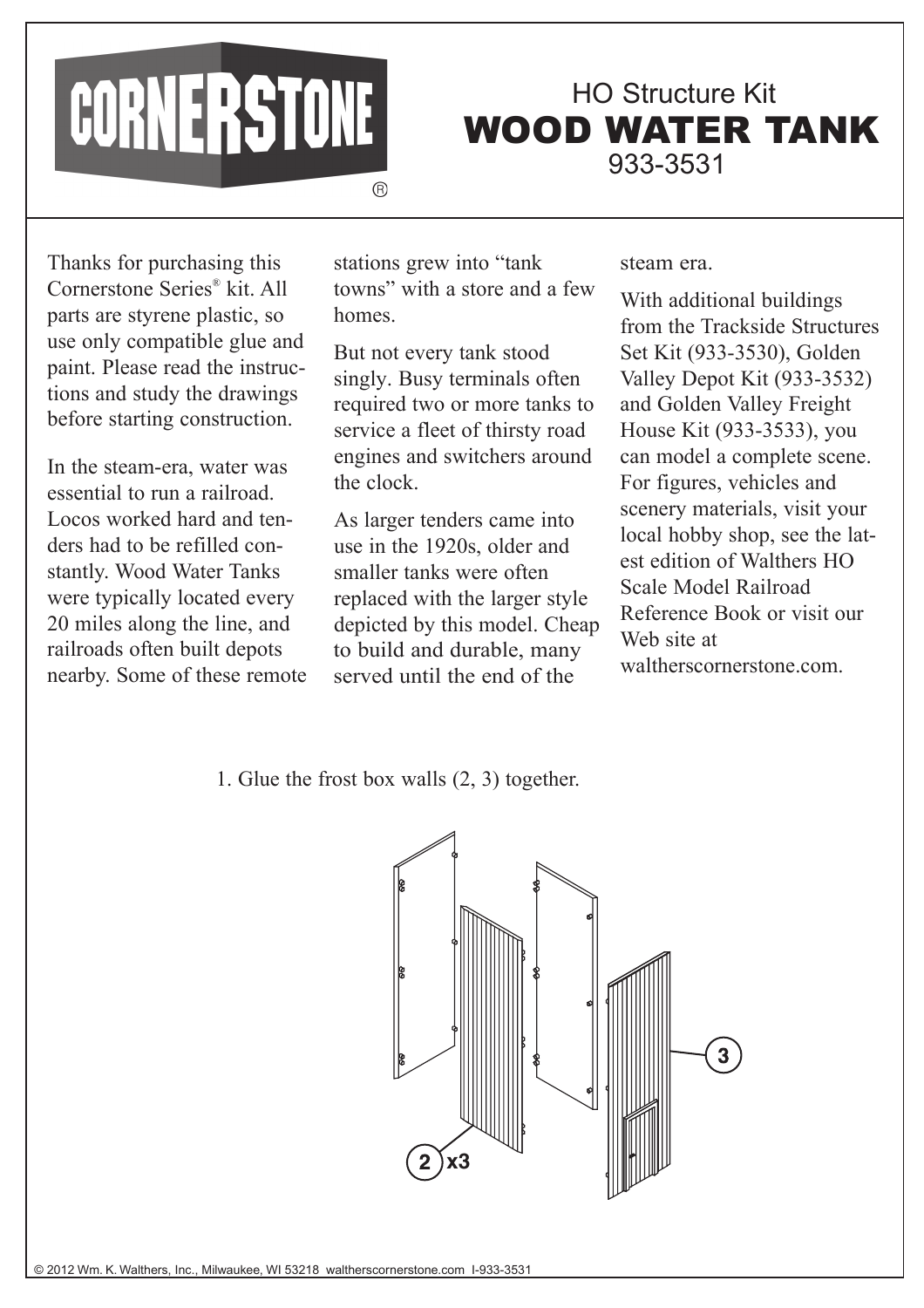2. Glue the bracing pieces (8) to three of the four timber supports  $(4, 6, 7)$  as shown. Then glue the four together.

3. Place the frost box on the large pad of the base (1). Next, place the completed support assembly over the frost box, putting the bottom pegs into the holes in the small pads on the base. Glue those pegs in from the bottom of the base. This will hold the frost box in position.

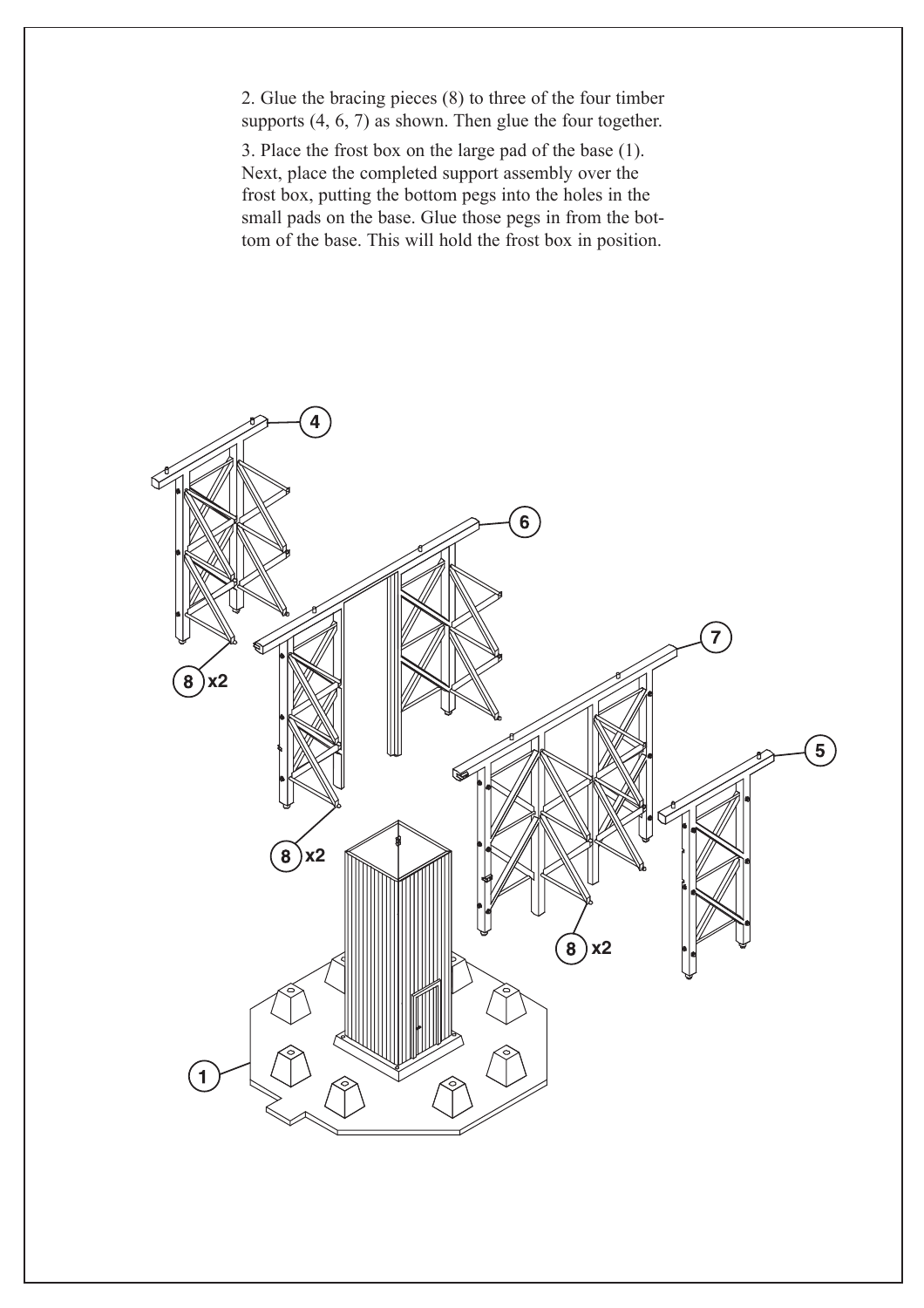4. Glue the tank sides (10, 11) together and to the tank bottom (9). You will note that there are pegs protruding from the inside surface of these parts. Those pegs will straddle the vertical pegs found on the upper edge surface of #9 thereby helping to position the tank properly. Parts 10 and 11 alternate as they wrap around the tank bottom.

**WATER GAUGE** 

 $\frac{1}{2}$   $\frac{2}{3}$   $\frac{3}{4}$   $\frac{4}{5}$   $\frac{5}{16}$   $\frac{4}{16}$   $\frac{5}{16}$   $\frac{6}{16}$   $\frac{7}{16}$   $\frac{8}{16}$   $\frac{9}{10}$   $\frac{1}{16}$   $\frac{1}{16}$   $\frac{1}{16}$ 

5. Glue the tank top (13) on using the locating pegs found both on the sides and the bottom surface of the top. Note: It is important that the top is put on as illustrated otherwise you will have problems when it comes to attaching the ladder and spout pieces.

6. Cut out water gauge from I-sheet and glue in place on part #22 using white glue. Poke a hole through the paper gauge where the level (29) attaches. Then, insert the gauge through the hole located on the bottom of the tank top and glue in place. The stops at the top of the gauge will keep it from going too far. Now glue the level (29) into the hole.

7. Glue the roof (12) onto the tank top (13).

8. Glue the water pipe (25) into the hole on the bottom of #9.

9. Glue the completed tank on top of the supports. Make sure that the water pipe goes between the top crossbar and the bracing rod on part #5.